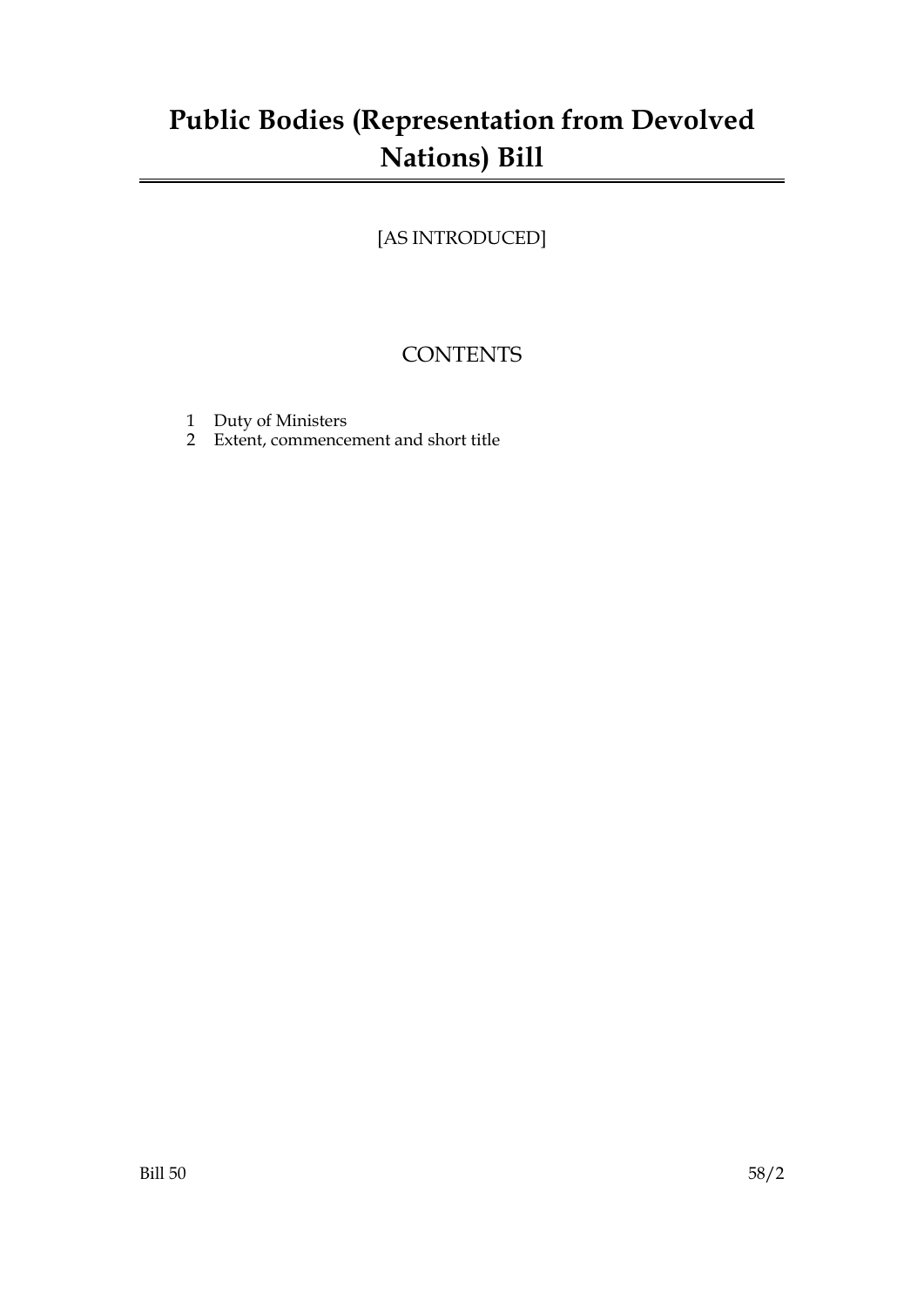### [AS INTRODUCED]

# A **BILL**

TO

Require the Government to have regard to the desirability of boards of public bodies including at least one person with relevant experience in at least one of Scotland, Wales and Northern Ireland.

 $\sum$  E IT ENACTED by the Queen's most Excellent Majesty, by and with the advice<br>and consent of the Lords Spiritual and Temporal, and Commons, in this present<br>Parliament assembled, and by the authority of the same, as foll and consent of the Lords Spiritual and Temporal, and Commons, in this present Parliament assembled, and by the authority of the same, as follows: -

#### **1 Duty of Ministers**

- (1) A Minister of the Crown has a duty to have regard to the desirability of boards of public bodies including at least one person with relevant experience in at least one of Scotland, Wales and Northern Ireland.
- (2) The duty extends to— *5*
	- (a) actions of a Minister of the Crown or on behalf of a Minister of the Crown in making or approving appointments to public bodies;
	- (b) guidance on making of approving appointments to public bodies issued by, or on behalf of, a Minister of the Crown.
- (3) The duty does not extend to appointments within the legislative competence *10* of the Scottish Parliament, Senedd Cymru or the Northern Ireland Assembly.
- (4) In this Act, "public body" means a body or other person whose functions— (a) are of a public nature, or
	- (b) include functions of that nature (though in that case the body or person is a public body to the extent only of those functions).

#### **2 Extent, commencement and short title**

- (1) The Act extends to England and Wales, Scotland and Northern Ireland.
- (2) This Act comes into force at the end of the period of 30 days beginning with the day on which this Act is passed.
- (3) This Act may be cited as the Public Bodies (Representation from Devolved *20* Nations) Act 2021.

*15*